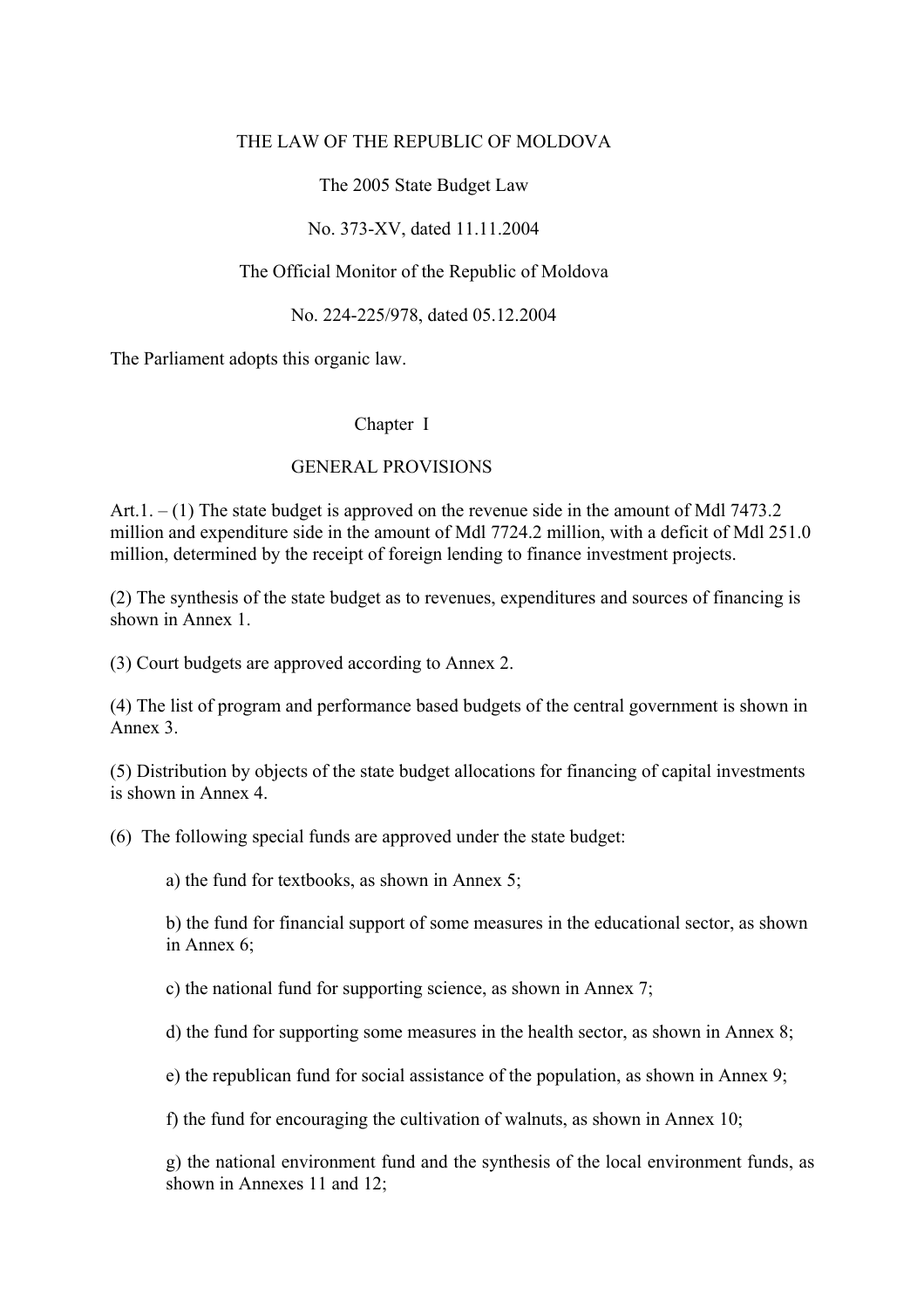h) the fund for financing the development of a legal data base in constructions, as shown in Annex 13;

i) the national energy conservation fund, as shown in Annex 14;

j) the fund for the implementation of the comprehensive Program on exploitation of new lands and enhancement of soil fertility, as shown in Annex 15;

k) the export support fund, as shown in Annex 16;

l) the fund for promoting and developing tourism, as shown in Annex 17.

m) penitentiary facilities fund, as shown in Annex 18.

# Chapter II

# REVENUE AND EXPENDITURE RELATED SPECIFIC REGULATIONS

Art.2. – (1) The water fee is established as shown in Annex 19.

(2) The payers of the water fee are individuals and legal entities engaged in entrepreneurial activity.

(3) The water fee calculation deadline is the date established for the payment of this fee.

(4) The water fee is paid on a quarterly basis by the last day of the month immediately following the reporting quarter.

Art.3. – (1) The mineral resources usage fee is established as shown in Annex 20.

(2) The payers of the mineral resources usage fee are legal entities and individuals engaged in the following activities:

- a) geological explorations;
- b) geological surveys;
- c) extraction (mining) of mineral resources in natural environment;
- d) use of underground space for underground constructions, other than those meant for the extraction of useful minerals;
- e) use of underground space for other purposes than those related to the extraction of useful minerals.

(3) The payers shall present their reports and pay the mineral resources usage fee on a quarterly basis, by the last day immediately following the reporting quarter.

Art.4. – (1) The standing timber fee (forestry revenue) is established as shown in Annex 21.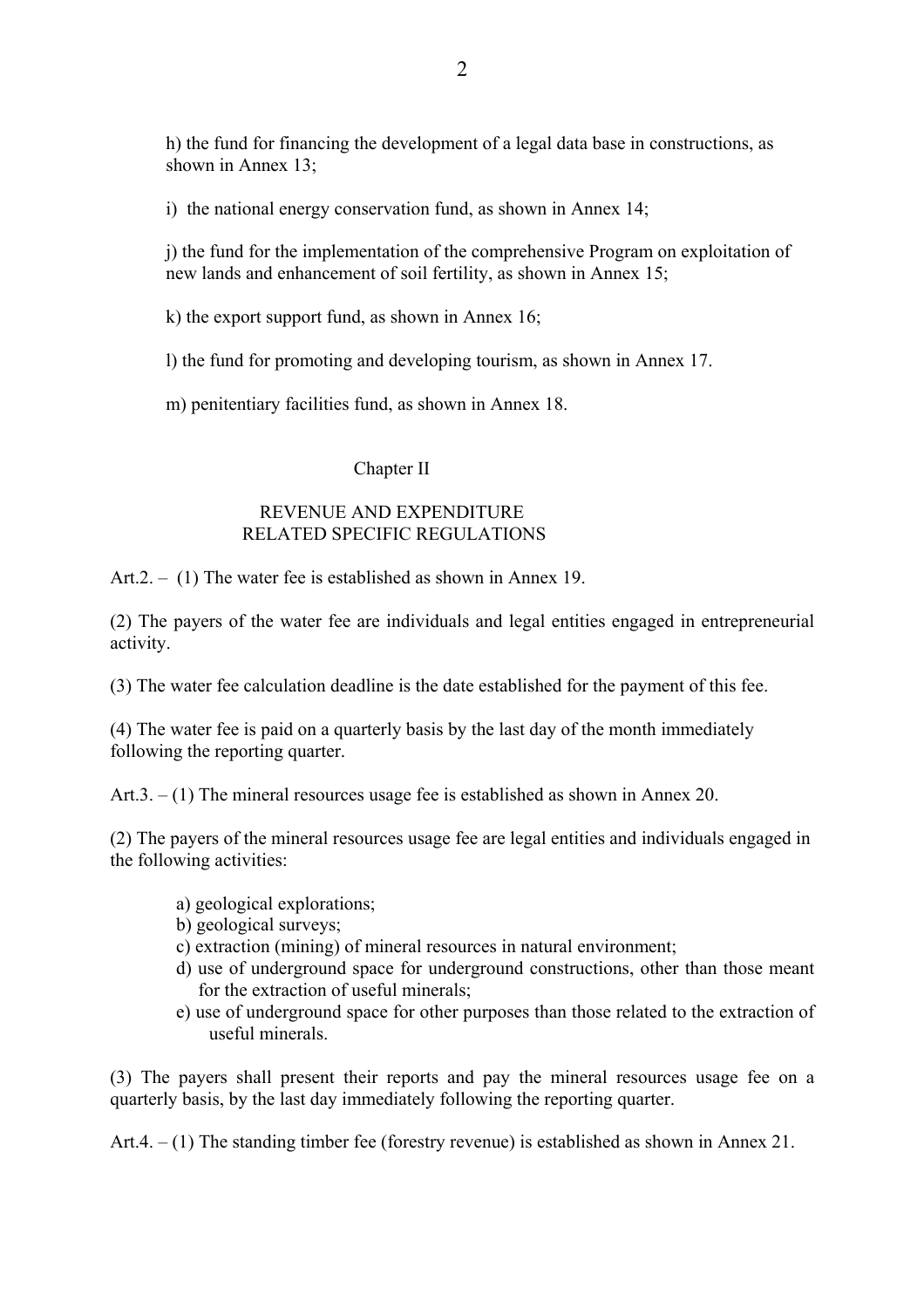(2) The payers of the standing timber fee from the state timber stock are legal entities (forestry companies), regardless of their ownership and legal form, and individuals.

(3) The legal entities shall present their reports and pay the standing timber fee on a quarterly basis, by the last day of the month immediately following the reporting quarter. The individuals shall pay this fee before receiving the permit (authorization for exploitation and forestry slip) from the forestry authorities.

Art.  $5. - (1)$  The levied private tax shall represent 1% of the value of public assets, purchased during privatization process, including of the value of purchased shares.

(2) The private tax shall be paid before signing the purchase-and-sale contract.

Art.6.  $- (1)$  The following items are exempt:

1) from water fee:

a) underground waters extracted together with the minerals or for preventing (eliminating) adverse effects of these waters;

b) water used for fire-extinguishing purposes;

c) water consumed by the enterprises of the blind, deaf and disabled people associations, and the medical and sanitary public institutions.

2) from payment to the budget of the natural resources usage fee: enterprises of penitentiary institutions

(3) Funds in the form of assessed taxes that under sub-paragraph (2) of paragraph (1) are left to the disposal of the taxpayer, are considered as non-taxable income.

Art.7. – Upon importers' request, the Customs Department shall extend, under Art. 126 and 127 of the Republic of Moldova Customs Code No. 1149-XIV of July 20, 2000, for no more than 90 days the deadline for the payment of value added tax on raw material, except for the goods (production) listed in Annex 22, and on goods and additional items imported by the legal entities (producers), and businesses specialized in providing agricultural services and holding authorizations from the Ministry of Agriculture and Food Industry on reporting about the services provided during agricultural products production.

Art.8. – (1) The minimum rent/lease of the public owned assets is established as shown in Annex 23.

(2) Public institutions financed from the state budget shall be entitled to use the funds received from renting/leasing activity to cover their own expenditures, in the manner as established for the use of special funds. The surplus of revenues over expenditures, according to these institutions' special fund estimates, shall be transferred to the state budget.

(3) Budget financed institutions shall be exempt from the payment of rent for the use of premises rented from the public institutions financed by all level budgets, except for the public utility fees.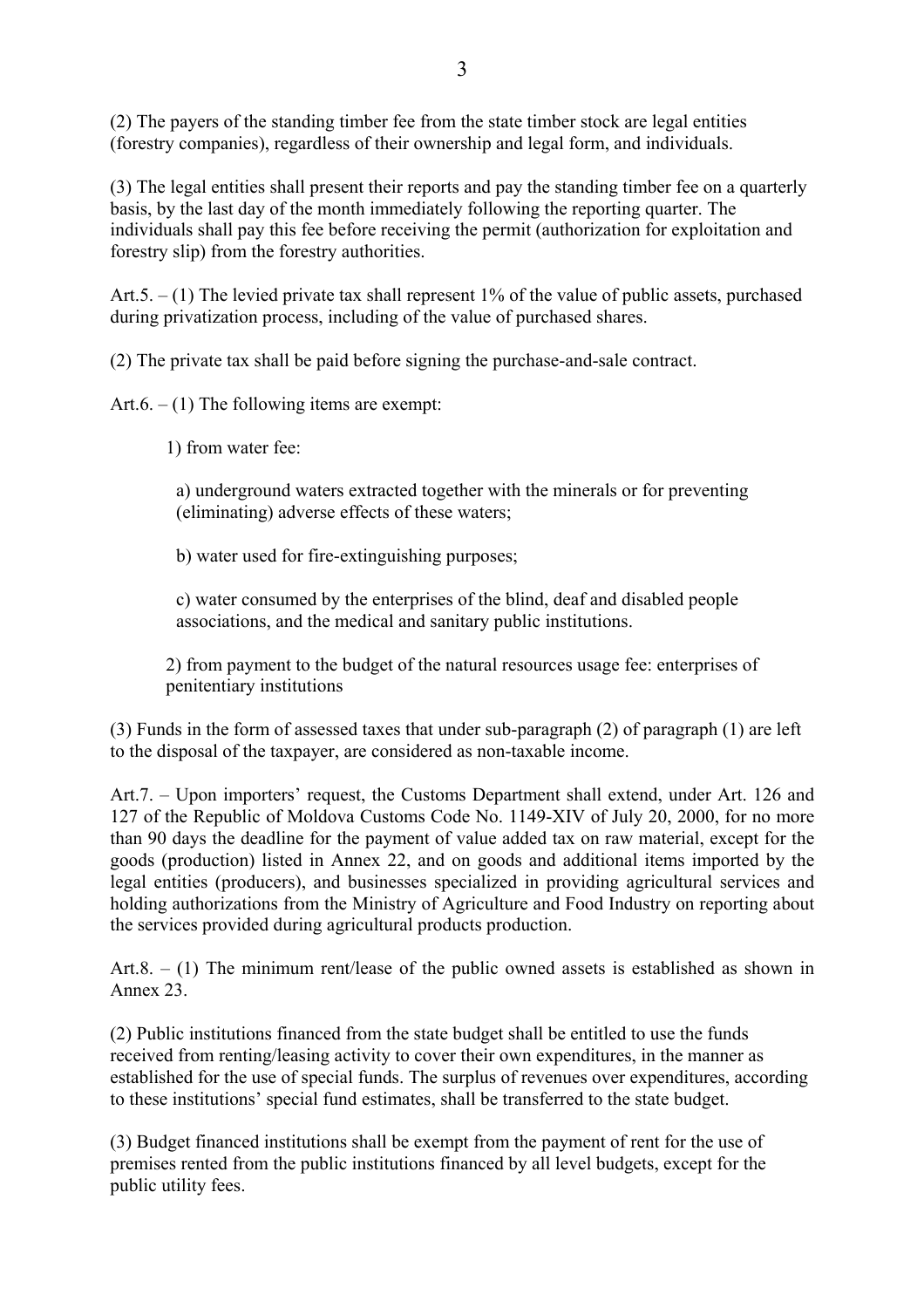Art.9.  $- (1)$  The road fund is approved in the amount of Mdl 150.0 million.

(2) Out of the excise-duties on petrol and diesel fuel collected within the approved state budget revenues, 15% but no more than Mdl 69.6 million shall be transferred to the road fund. Excises on petrol and diesel fuel collected above the amount approved by the state budget shall be all transferred to the road fund.

Art. 10. – Approved as part of the state budget is the fund for granting support to agricultural sector. The value approved for the fund is Mdl. 60.0 million. The fund will be used pursuant to provisions set out by the regulation approved by the Parliament.

Art.  $11. - (1)$  Expenditures incurred with the water gathering lakes of common use, rising inundation prevention facilities, using water meadows areas and inter-farming hydrotechnical (irrigation) plants are financed at the expense of the state budget within the limits of Mdl 8545.0 thousand.

(2) Mdl 2.0 million are allocated from the state budget to finance safety of barrage on hydro power station Costesti-Stanca.

(3) Costs related to payment for electricity and other energy resources used to pump water for irrigation purposes shall be financed from the state budget, and shall not exceed Mdl 7.0 million.

(4) Mdl 7620.0 thousand will be allocated at the expense of a grant extended by the European Community (Food Security Program) for purchasing small-scale irrigation equipment.

Art.  $12 - (1)$  Compensated at the expense of the state budget to the commercial banks, which before July 29, 1994 have extended long-term preferential loans to housing construction cooperatives founded before January 1, 1993 that have started rising houses before that date, and to the commercial banks, which have extended such loans after July 29, 1994 to housing cooperatives specified under the Parliament Resolution No. 834-XIII dated May 16, 1996, No. 1011-XIII dated October 23, 1996, No. 1588-XIII dated February 27, 1998, No. 1611- XIII dated March 17, 1998, No. 1147-XIV dated July 20, 2000 and No. 905-XV dated March 7, 2002, pursuant to provisions stipulated in herewith mentioned Resolutions, will be the value of lost profit resulting from the extension of these loans.

(2) Same way as described in paragraph (1) compensated to the commercial banks will be lost income resulting from extending preferential an non-interest bearing loans to the persons, who pursuant to the law were benefiting on such right, depending on the source of compensating for such losses stipulated in the regulatory acts.

(3) Provisions set out under paragraphs (1) and (2) do not apply to the loans that were used for the purpose other than specified.

(4) Compensating 50% of the value of bank loans extended to Housing Cooperative No. 244 (municipality Chisinau) and to Housing Cooperative "Apartament" (municipality Balti), constituted with the sole scope of rising housing for the participants in the battle for the independence and territorial integrity of the Republic of Moldova, should be done at the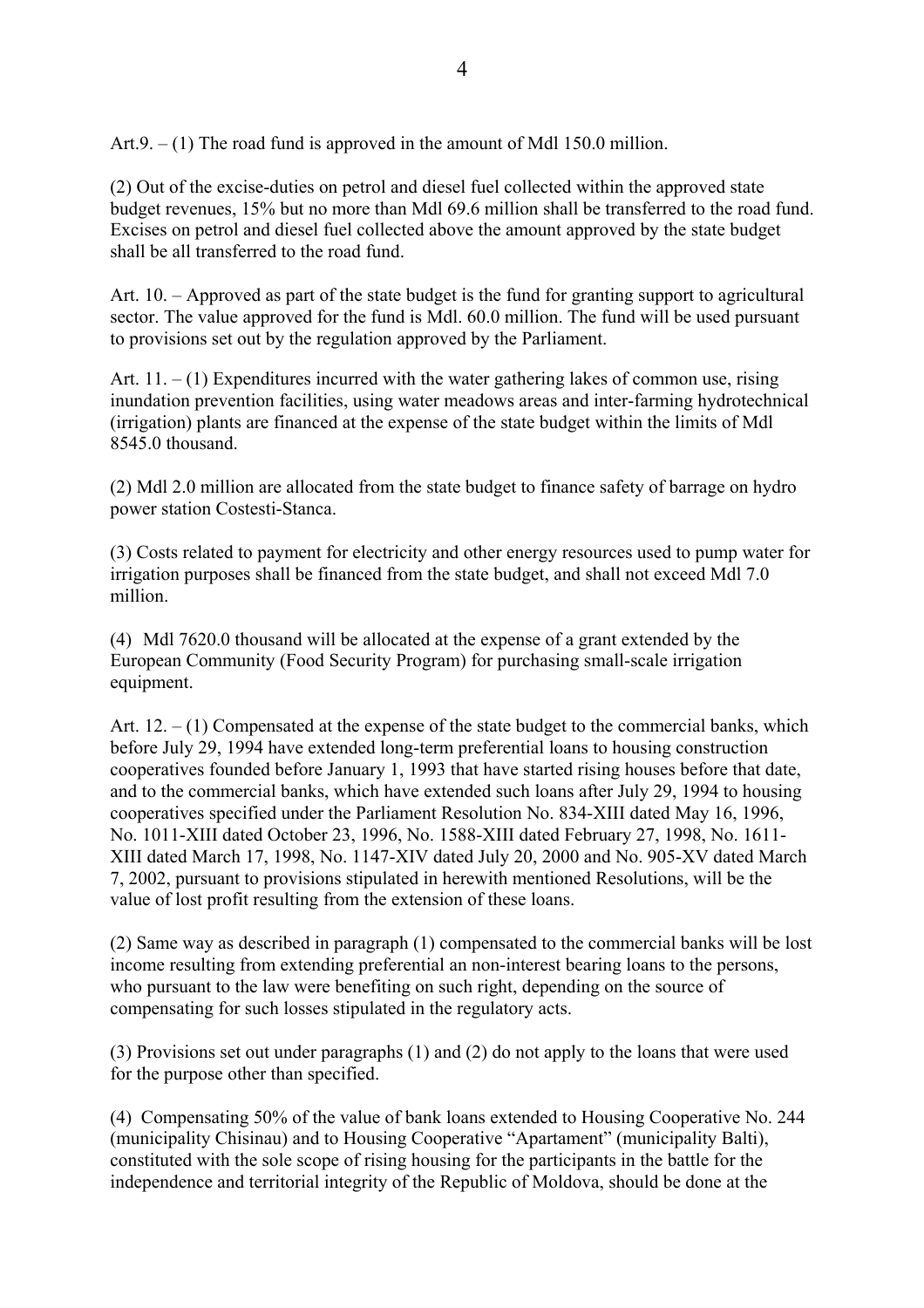expense of the municipal budgets of Chisinau and Balti, depending on the duly approved cost of construction works as of the date of signing commission/acceptance documents for herewith specified objects.

Art.13. – Budget expenditures for compulsory medical insurance of categories of people that under the legislation shall be insured from the state budget, shall be established in the amount of Mdl 664.8 per person.

Art.14. – Mdl 560.0 thousand are established and approved under the state budget to be paid by the Society of Blind, and Mdl 446.0 to be paid by the Society of Deaf and Mdl 252.0 thousand to be paid by the Society of Disabled People.

Art.15. – Insurance payments to persons subject under the legislation to compulsory state insurance shall be paid on the basis of documents prepared by the specialized services of the authorities where these persons are employed, with the approval from the State Insurance and Non-State Pension Fund Supervision Inspectorate within the Ministry of Finance, and at the expense of the means provided by the institution where the person is employed.

Art.16. – The charges for distribution of pensions, allowances, compensations and other aid, under the state budget, among the retired military and commander personnel, troops of the internal affairs bodies and other categories of persons, and services rendered by the Savings Bank, shall be established when making the agreement between the Bank and the appropriate public authority, in the proportion of up to 0.8% of the distributed amount.

Art.  $17. - (1)$  The fees for the services of the financial institutions (commercial banks) related to the collection from the public of the contributions to the state budget (except for the payments for import and export rights) and to the budgets of the territorial administrative units shall be established in the proportion of up to 0.8% of the collected amount.

(2) The expenditures related to the services indicated in paragraph (1) shall be supported from the respective budgets.

(3) The commission fee for receiving import/export rights from individuals shall be paid by the customs authorities at own expense on the basis of a contract made with the financial **institutions** 

Art.18. – (1) Public institutions financed from the state budget shall repay the accounts payable incurred before January 1, 2005, from and within the approved allocations for them in 2005.

(2) In 2005, the budget executing entities shall contract goods, works and services, and incur expenditures only within the allocations assigned to the respective institutions, less the accounts payable that the institution has by January 1, 2005.

Art.19. – The taxpayers which, under Art. 228, paragraph (5) of Title V of the Tax Code No. 407-XV of July 26, 2001, are not subject to penalty taxes, shall not levy penalties on budget financed public institutions for their failure to timely pay for the goods and services, which fall under the approved allocations.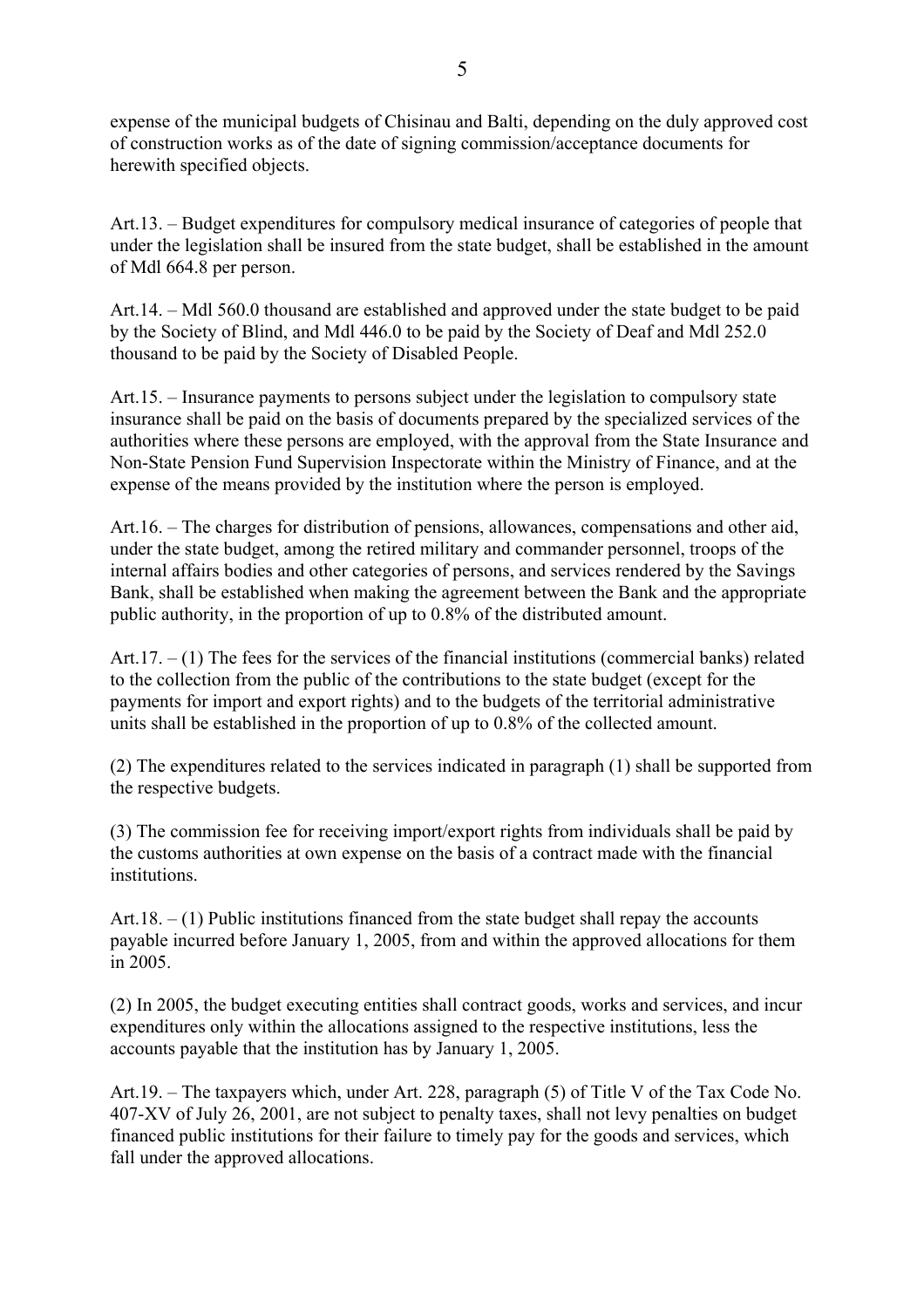#### Chapter III

# PUBLIC DEBT AND GOVERNMENT LOANS

Art.20. – The domestic public debt shall not exceed Mdl 3687.4 million, as of December 31, 2005, while the external debt administered by the government shall not exceed US \$687.2 million.

Art.21. – The privatization proceeds obtained based on the individual projects in the energy sector shall be used to repay the loans contracted from the National Bank of Moldova in 2004.

Art.  $22. - (1)$  When approved and applied, the tariff on the natural gas shall include US \$4 per 1,000 m<sup>3</sup>, meant for recovering the funds used to repay the bills issued by Moldovan government for "Gazprom" joint stock company from the Russian Federation.

(2) The funds indicated in paragraph (1) that are received on a cash accounting basis shall be transferred to the state budget on a monthly basis no later than the  $20<sup>th</sup>$  day of the month immediately following the reporting month.

(3) The income received by the enterprises of the "Moldova-Gaz" joint stock company as a result of the inclusion of these means into the natural gas tariff, shall be exempt from the income tax.

(4) The Main State Tax Inspectorate within the Ministry of Finance shall follow the implementation of this article.

Art.23. – The National Bank of Moldova shall:

a) issue loans to the government that fall due in 2005, to close the temporary cash deficit in the state budget caused by non-uniform revenue collections to the budget, taking into account to the quarterly constraints established in its monetary program;

b) extend the maturity of Mdl 400.0 million worth (purchase price) government securities paid against loans contracted by the government in the prior years until 2006;

c) renew the loan contracts in the amount of Mdl 2211.0 million extended against government securities due in 2006.

#### Chapter IV

#### RELATIONS BETWEEN THE STATE BUDGET AND THE BUDGETS OF THE TERRITORIAL ADMINISTRATIVE UNITS

Art.24. – (1) The allocations from the general government revenues to the raion budgets, Chisinau and Balti municipality budgets and central budget of the territorial administrative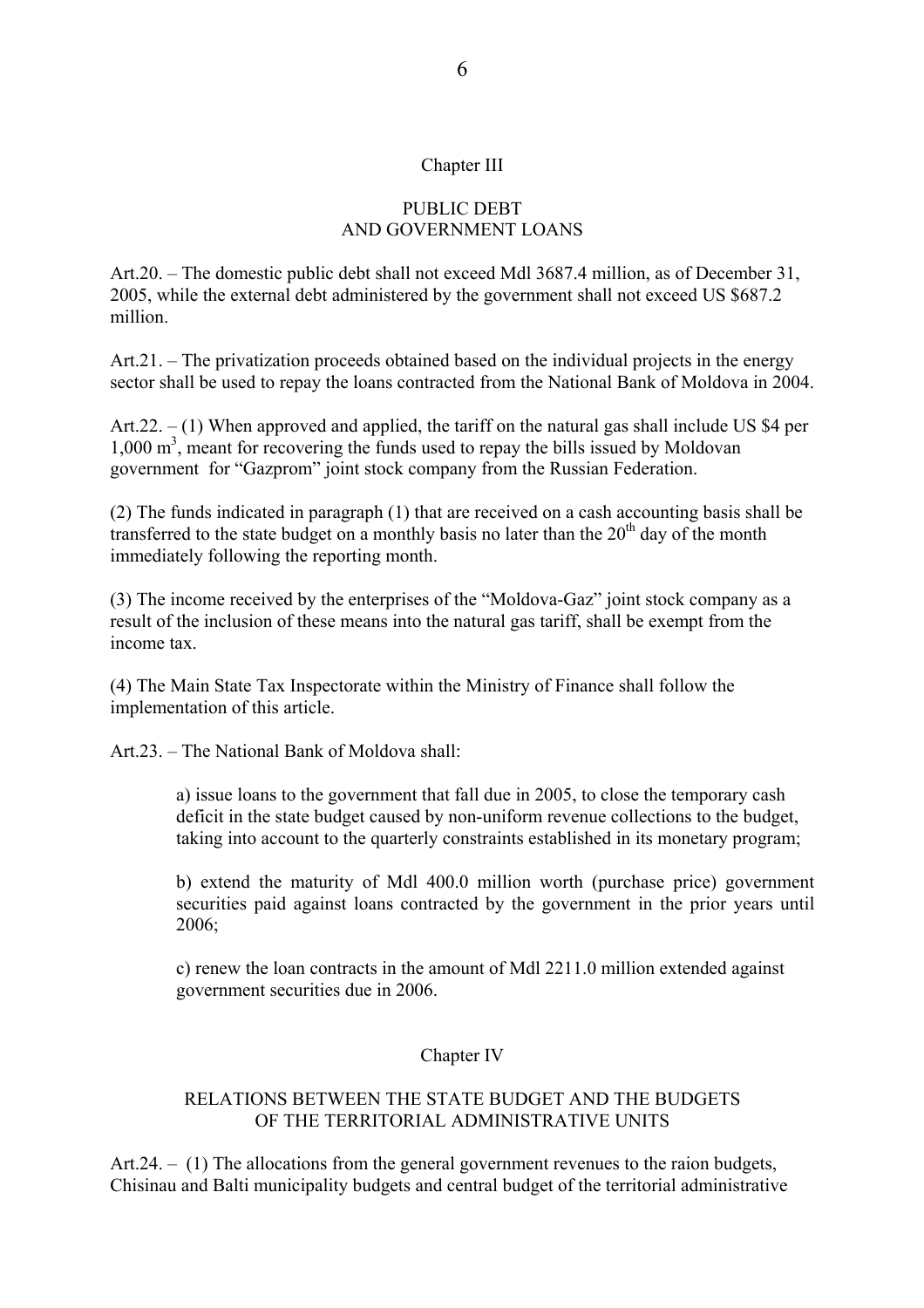unit with a special legal status Gagauzia (except for the value added tax and the excise duties) shall be approved as shown in Annex 24.

(2) The value added tax on commodities and services supplied by the businesses registered in the territorial administrative unit with a special legal status Gagauzia, as well as the excise duties on excisable goods (production) manufactured within this territorial unit shall be channeled in full to the central budget.

(3) Allocations from general government revenues assigned to the budgets indicated in paragraph (1) cannot be diverted from the state budget, unless to settle the liabilities of these budgets before the state budget.

Art.25. – According to Art. 10, paragraph (3) of the Local Public Finance Law No. 397-XV of October 16, 2003, Mdl 110.0 million from the Chisinau municipality budget and Mdl 23.0 million from the Balti municipality budget shall be transferred to the regional support fund under the state budget.

Art.26. – (1) The regional financial support budget shall be approved under the state budget in the amount of Mdl 778.4 million.

(2) The amounts to be transferred from the regional financial support fund to the raion budgets and the central budget of the territorial administrative unit with a special legal status Gagauzia shall be established in Annex 25.

Art.  $27. - (1)$  A fund of Mdl 3300.0 thousand shall be approved under the state budget for offsetting according to the law of the difference in electricity and natural gas tariffs used by inhabitants of some locations from Dubasari and Căuşeni raions.

(2) Offsetting of the expenditures from the fund indicated in paragraph (1) shall be done on a quarterly basis, based on the reports presented by the appropriate public authorities.

Art. 28. – Notwithstanding Art. 6, par. (9) of Chapter I of the Tax Code No. 1163-XIII dated April 24, 1997 and Art. 4 and 5 of the Law No. 397-XV dated October 16, 2003 on local public finances it has been established that size of VAT on goods produced and services rendered in the territory of Moldova, collected in 2005 in excess of the indicative amounts specified in Annex 26, should be distributed between the state and local budgets in pro rate of 70% and 30% respectively.

Art.  $29. - (1)$  A fund of Mdl 15.0 million shall be approved under the state budget to compensate the revenues lost by the budgets of the territorial administrative units through the execution of Art. 18 of Law No. 392-XIV of May 13, 1999, on restructuring of privatized farms.

(2) The compensation from the fund indicated in paragraph (1) shall be done by the Ministry of Finance based on the Main State Tax Inspectorate data about the settlement in the reporting quarter of the current liabilities to the budget through the Ministry of Finance T-bills.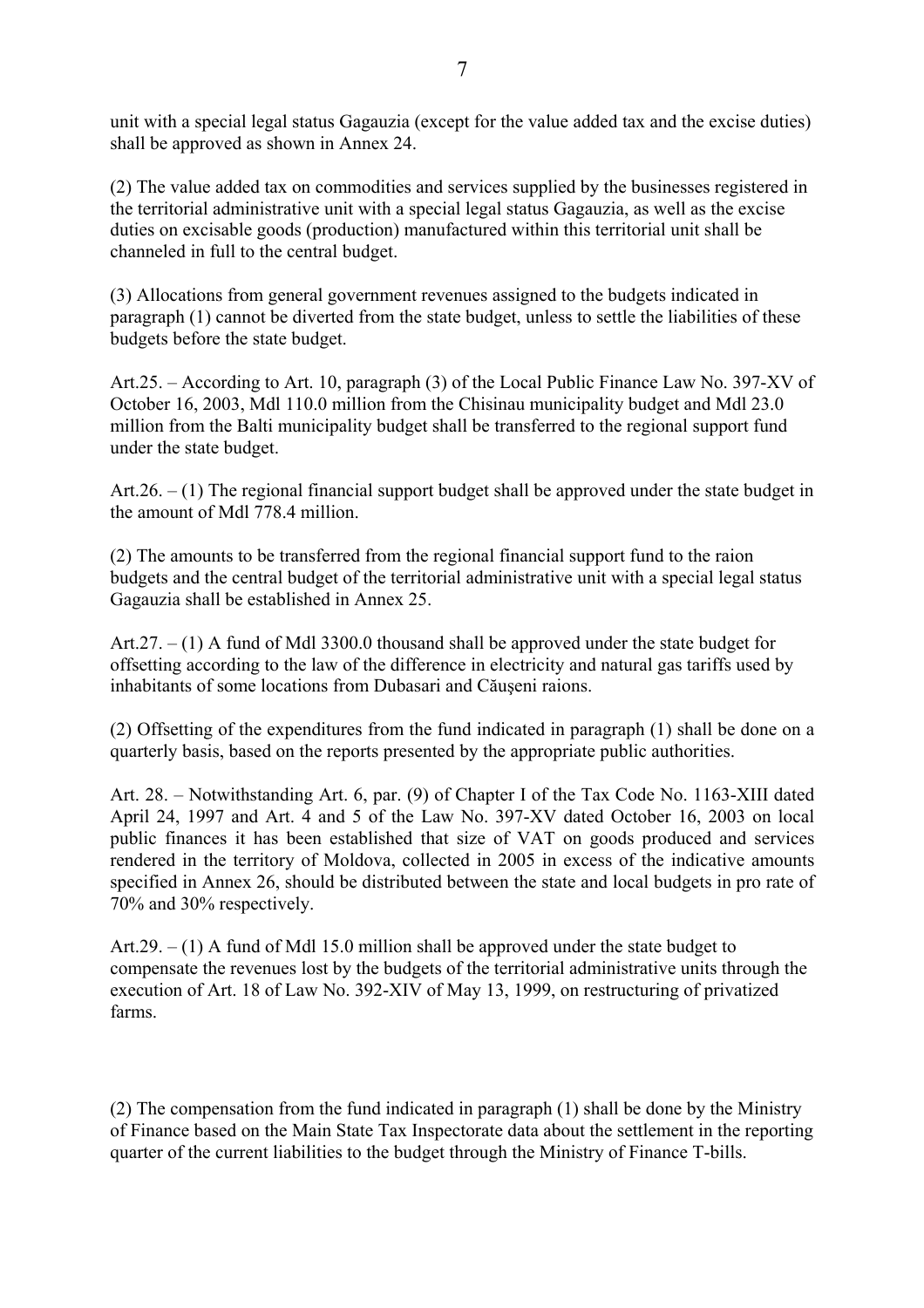#### Chapter V

## FINAL AND TRANSITIONAL PROVISIONS

Art.30. – Notwithstanding Art. 20, paragraph (2) of the National Bank Law No. 548-XIII of July 21, 1995, by the  $15<sup>th</sup>$  day of the month immediately following the reporting quarter, the National Bank of Moldova shall transfer, for Q1, 2 and 3 of 2005, 90% of the net income received on the cash accounting basis, after deduction of the running costs, provisions for doubtful and bad assets, redemption of government securities held by the National Bank, payments to reserve fund, including the deduction of unrealized losses from exchange rate trends and reevaluation of securities. The net income for the Q4 of 2005 shall be transferred within the same timeframe and in the proportion of 50% on the basis of current data. The balance of the net income remaining from 2005 shall be transferred only after external auditor report is received to the annual financial report of the National Bank.

Art.31. – Upon justified requests from the major budget executing entities and with the Ministry of Finance consent, the expenditures that are above the budget limits can be incurred from additional budget revenues, special means and funds, received investment project loans and external grants, including the balances on the special funds' accounts and investment projects' accounts in the beginning of 2005.

Art.32.  $-$  (1) The government is entitled to redistribute the allocations for financing capital investments, among the recipients and objects listed under Annex 4, depending on how the recipients use these allocations.

(2) The state budget funds allocated to the local governments (except for receipts of external loans and government contribution to investment projects) pursuant to Annex 4 shall be transferred to the budgets of the respective territorial administrative units as special purpose transfers.

(3) Acting as the recipients of the constructed objects that are stipulated by the investment programs and approved by the Parliament and the Government, including the objects listed under Annex 4, the central and local governments shall be responsible for the accurate assessments of conducted work and incurred expenditures during their construction, reflecting the expenditures in the accounting records.

Art.32. – the Ministry of Finance shall be authorized to:

a) to remit up to 20% of the state budget revenues to a special account, to be used under a government approved regulation for the public institutions preparation and sustained operation in autumn/winter season, within the budget approved allocations for these purposes.

b) make, upon the requests of the recipients in constructions and capital repairs, advance payments of up to 30% of the established limit for the object, to organize the technological processes, purchase inputs and equipment, depending on the terms of the contracts made between the recipients and the contractors, with a subsequent conforming of the paid amounts to the actual work done during the reference year;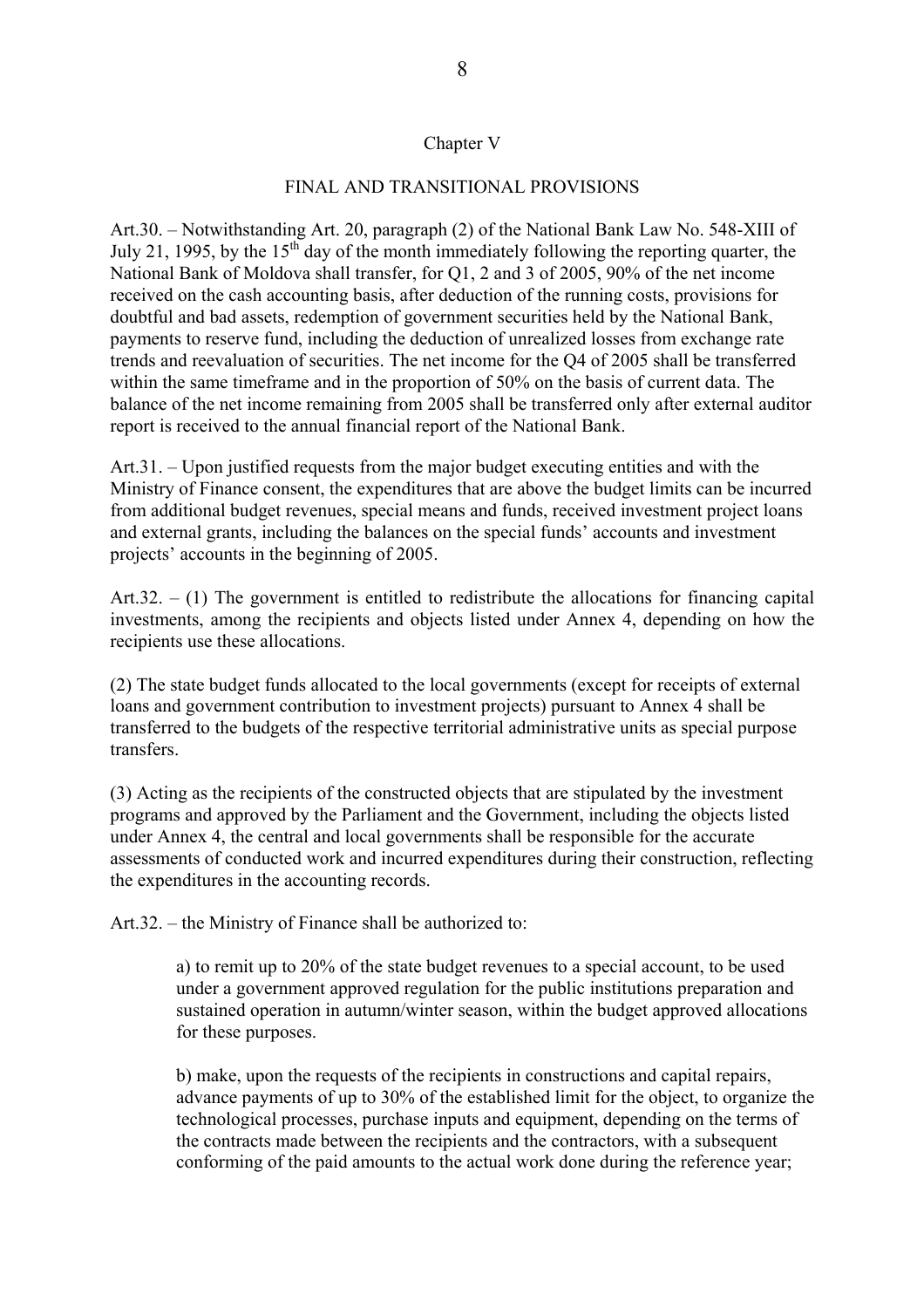c) settle from the general funds of the state budget the liabilities that have arisen before December 31, 2004, to the budgets of the territorial administrative units and state social insurance budget, reflecting these operations in the cash budget execution records;

d) make, within the budget year, expenditures related to the redemption of government securities by using the funds obtained from domestic debt financing and temporary reallocation of budget funds;

e) temporarily use the available balances of the special funds and means of the public institutions financed from the state budget to cover general state budget expenditures, with their repayment during the budget year;

f) reallocate the funds approved under the state budget based on the justified requests from the major budget executing entities:

- between the groups of the same branch (function) except for the "Administrative Bodies" group;

- between the central governments if some units, internal sub-units or subordinated institutions are transferred, in the established manner (including as a result of separation), into the subordination of another central government;

- between the programs approved for a major budget executing entity within a functional group, except for the administrative bodies' programs;

g) re-credit, tier II local governments and municipality Balti from external loans without requesting any payment guarantees;

h) modify the relations between the state budget and the budgets of the territorial administrative units by the sums resulting from the adoption or modification of normative acts related to the territorial administrative organization or transfer, in the established manner, of some institutions subordinated to local governments in to the subordination of central governments and vice versa;

i) suspend, during the budget year, the payments to the state budget and the budgets of the territorial administrative units in relation to the amounts charged against taxpayers' accounts, but not yet collected to this budget due to the insolvency declared by the financial institutions;

Art.34. – The expenditures related to the payment of payrolls, scholarships, pensions, monthly allowances, compensations and fringe benefits, compulsory health insurance and public debt commitments shall be financed, as a priority, subject to the revenues collected to the state budget.

Art.35. – The government will distribute to the recipients the allocations provided under the state budget for: science and innovations, membership fees in international organizations where the Republic of Moldova is a member; demarcation of state border; implementation of the Law on Establishing Basic Wages and Benefits in the Budget Sector for persons holding public positions.

Art.36. – Annexes 1-26 shall be an integral part of this law.